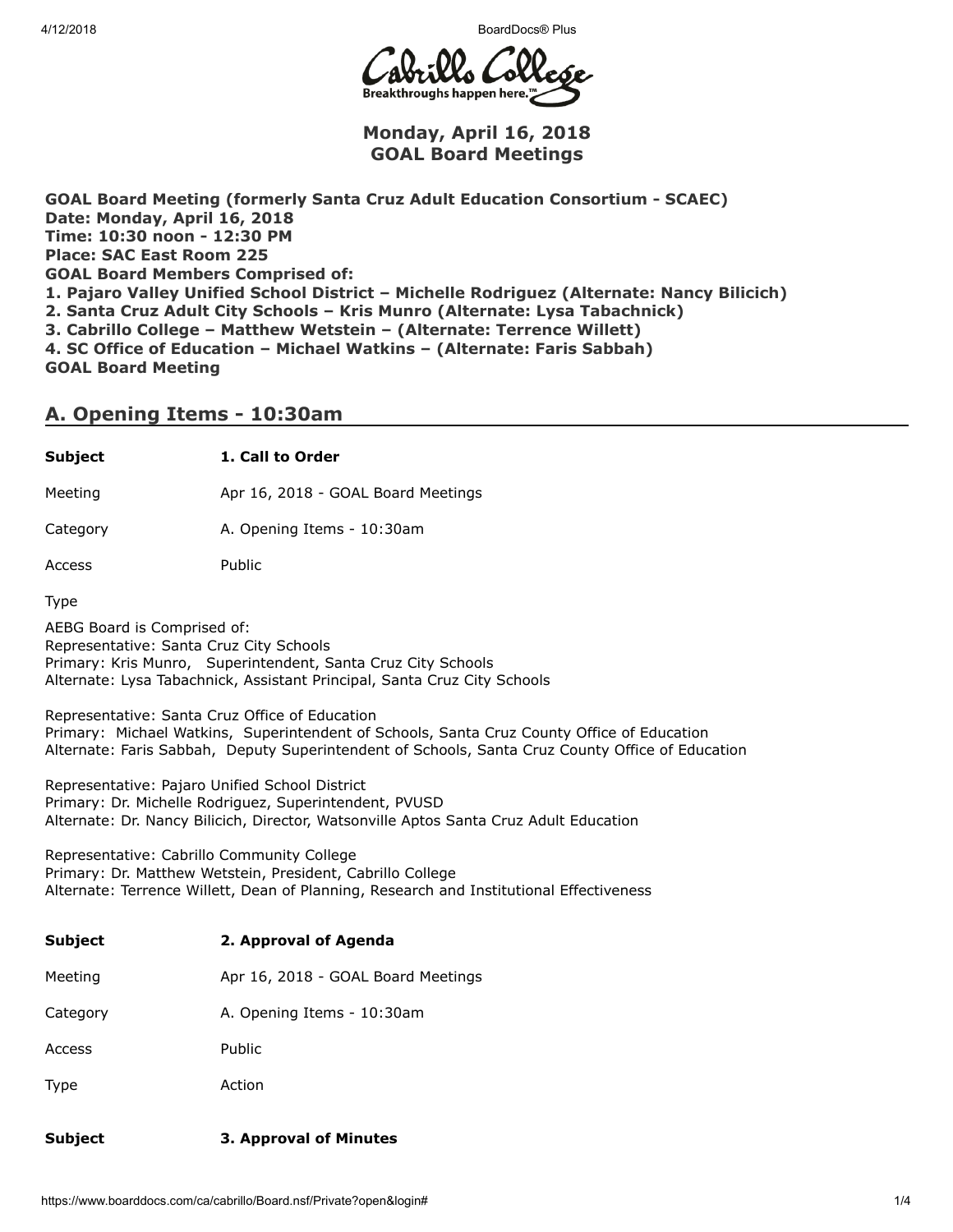| 4/12/2018        | BoardDocs® Plus                                       |
|------------------|-------------------------------------------------------|
| Meeting          | Apr 16, 2018 - GOAL Board Meetings                    |
| Category         | A. Opening Items - 10:30am                            |
| Access           | Public                                                |
| Type             | Action                                                |
| File Attachments | GOAL Board Meeting Final 3-12-18 Minutes.pdf (379 KB) |

# B. Public Comment 10:35am

| <b>Subject</b> | 1. Comments related to Non-Agenda and Agenda Items. (3 minute time limit per<br>speaker unless otherwise determined by the Board Executive Staff) |
|----------------|---------------------------------------------------------------------------------------------------------------------------------------------------|
| Meeting        | Apr 16, 2018 - GOAL Board Meetings                                                                                                                |
| Category       | B. Public Comment 10:35am                                                                                                                         |
| Access         | Public                                                                                                                                            |
| <b>Type</b>    | Information                                                                                                                                       |
|                | Members of the public have the opportunity to directly address the Board on any item of interest to the public that is                            |

within the jurisdiction of this Board whether or not it is an item noticed on this agenda. A member of the public may also speak before the Board's consideration of any item listed on this agenda.

Generally, no action may be taken on any item not noticed for action on the agenda, but the Board may receive input from the public.

Unless otherwise determined by the Board Executive Staff, each person is limited to three minutes.

# C. Director Report- 10:50am

| Subject | 1. Director Report |
|---------|--------------------|
|---------|--------------------|

Meeting **Apr 16, 2018 - GOAL Board Meetings** 

Category C. Director Report- 10:50am

Access Public

Type Information

AEBG Director Report of Activity

- Update on WASCAE Work Template
- Building Pathways
- AB705 presentation in May
- MIS Data System Integration update
- Upcoming Trainings,Presentations & Conferences

# D. Presentation - 11:00am

### Subject 1. GOAL Bylaws & Expanding Board Membership 11:00am

Meeting **Apr 16, 2018 - GOAL Board Meetings** 

Category D. Presentation - 11:00am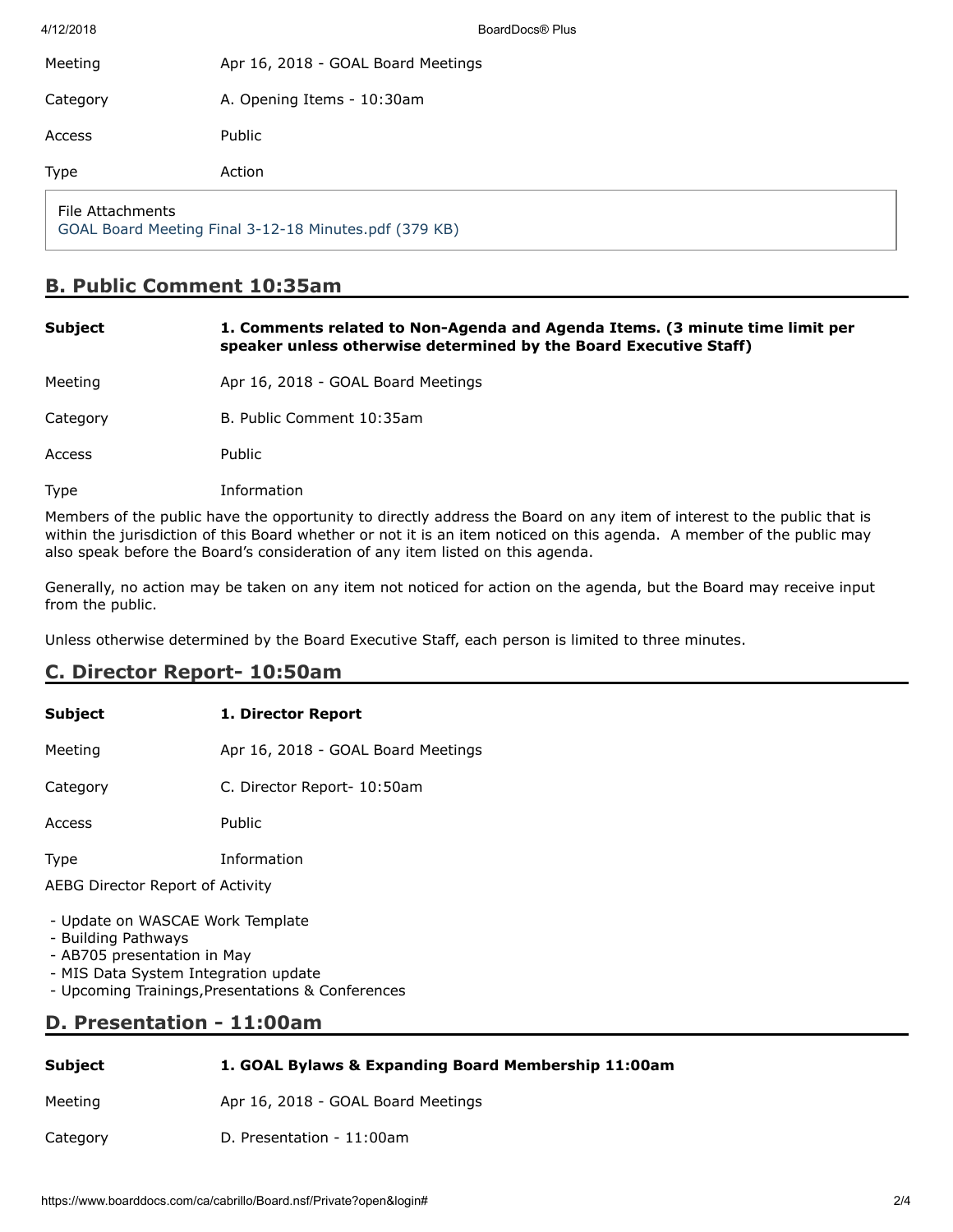Type **Action** 

Board review of DRAFT Bylaws for GOAL and expanding GOAL Board Membership

File Attachments [GOALS Bylaws Draft V2.pdf \(107 KB\)](https://www.boarddocs.com/ca/cabrillo/Board.nsf/files/AXS4K574C8DF/$file/GOALS%20Bylaws%20Draft%20V2.pdf)

| Subject | 2. Consortia Fiscal Administrative Declaration (CFAD) and NOVA Review 11:20am |  |  |  |
|---------|-------------------------------------------------------------------------------|--|--|--|
|         |                                                                               |  |  |  |

Meeting **Apr 16, 2018 - GOAL Board Meetings** 

Category D. Presentation - 11:00am

Public

Access Public

Type Action

#### CFAD:

Beginning in the 2018-19 fiscal year, all AEBG consortia and members will use the NOVA AEBG system to complete their Consortium Fiscal Administration Declaration (CFAD). Over the next few months, consortia and members will be meeting in a public setting to discuss member allocations for the 2018-19 fiscal year. CFADs are due no later than May 2, 2018. The completed CFAD will include:

- 1. Creation of the CFAD showing the 2018-19 distribution of funds to each member of the consortium,
- 2. A narrative justifying how the planned allocations are consistent with the extended three-year plan,
- 3. Certification by each member of the CFAD information in NOVA,
- 4. Designation by the consortium of the fiscal structure for 2018-19 fiscal agent or direct-funded.

### REVIEW OF NOVA:

<https://nova.cccco.edu/#/aebg/consortia/332/2019>

File Attachments [CFAD Presentation FINAL.pdf \(1,051 KB\)](https://www.boarddocs.com/ca/cabrillo/Board.nsf/files/AXS6BW7E1F24/$file/CFAD%20Presentation%20FINAL.pdf)

| Subject |  | 3. Workforce Pathways Planning |  |  |
|---------|--|--------------------------------|--|--|
|---------|--|--------------------------------|--|--|

Meeting **Apr 16, 2018 - GOAL Board Meetings** 

Category D. Presentation - 11:00am

Access Public

Type Discussion

Review and discussion of regional workforce development sectors and pathways

File Attachments [Certificates Matrix.pdf \(315 KB\)](https://www.boarddocs.com/ca/cabrillo/Board.nsf/files/AXS69U7D2A0B/$file/Certificates%20Matrix.pdf) [Skills Certificates Santa Cruz County.pdf \(610 KB\)](https://www.boarddocs.com/ca/cabrillo/Board.nsf/files/AXS69W7D2B91/$file/Skills%20Certificates%20Santa%20Cruz%20County.pdf)

# E. Additional Information - 12:15pm

#### Subject 1. GOAL Governance Calendar